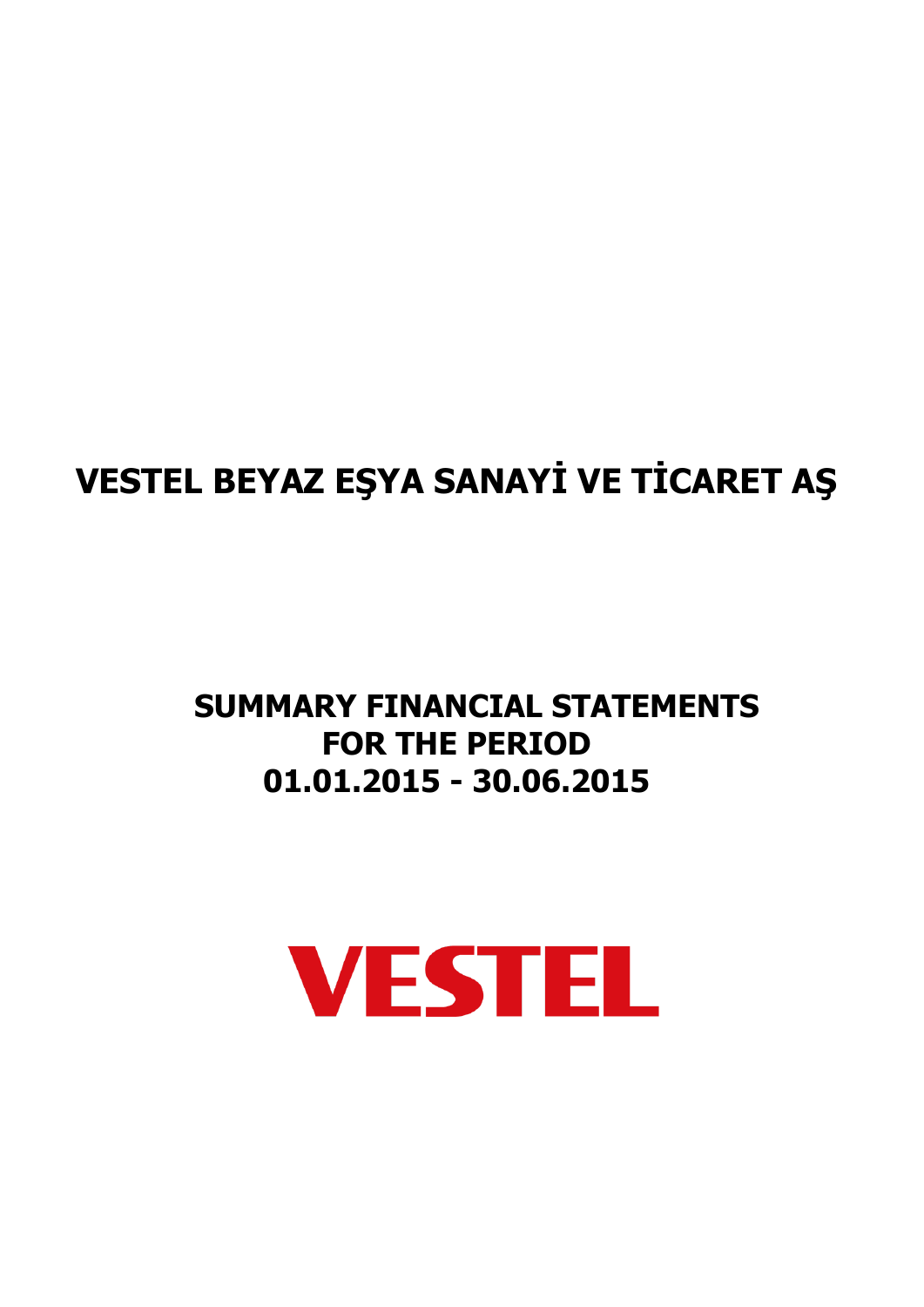SUMMARY FINANCIAL STATEMENTS FOR THE PERIOD 01.01.2015 – 30.06.2015

#### **VESTEL BEYAZ EŞYA SANAYİ VE TİCARET AŞ CONDENSED INTERIM STATEMENTS OF BALANCE SHEETS AS OF 30 JUNE 2015 AND 31 DECEMBER 2014**

(All amounts in thousand Turkish Lira unless stated otherwise)

|                                  |             | Reviewed   | Audited    |
|----------------------------------|-------------|------------|------------|
| <b>ASSETS</b>                    | <b>Note</b> | 30.06.2015 | 31.12.2014 |
| <b>Current Assets</b>            |             | 1.298.344  | 1.145.537  |
| Cash and Cash Equivalents        | 4           | 109.639    | 163.711    |
| Derivative Financial Instruments | 25          | 4.996      | 30.312     |
| Trade Receivables                |             | 770.418    | 657.750    |
| <b>Related Parties</b>           | 6           | 762.743    | 646.554    |
| <b>Other Parties</b>             | 7           | 7.675      | 11.196     |
| <b>Other Receivables</b>         |             | 76.371     | 50.557     |
| <b>Related Parties</b>           | 6           |            |            |
| Other parties                    | 8           | 76.371     | 50.557     |
| <b>Inventories</b>               | 9           | 326.774    | 229,782    |
| Prepaid Expenses                 | 10          | 9.990      | 13.325     |
| <b>Other Current Assets</b>      | 17          | 156        | 100        |
| <b>Non - Current Assets</b>      |             | 404.643    | 403.900    |
| Prepaid Expenses                 | 10          | 2.666      | 5.694      |
| Property, Plant And Equipment    | 11          | 321.112    | 330.230    |
| <b>Intangible Assets</b>         |             | 75.193     | 67.976     |
| Other Intangible Assets          | 12          | 75.193     | 67.976     |
| Deferred Tax Assets              | 23          | 5.672      |            |
| <b>TOTAL ASSETS</b>              |             | 1.702.987  | 1.549.437  |

The accompanying notes are an integral part of these financial statements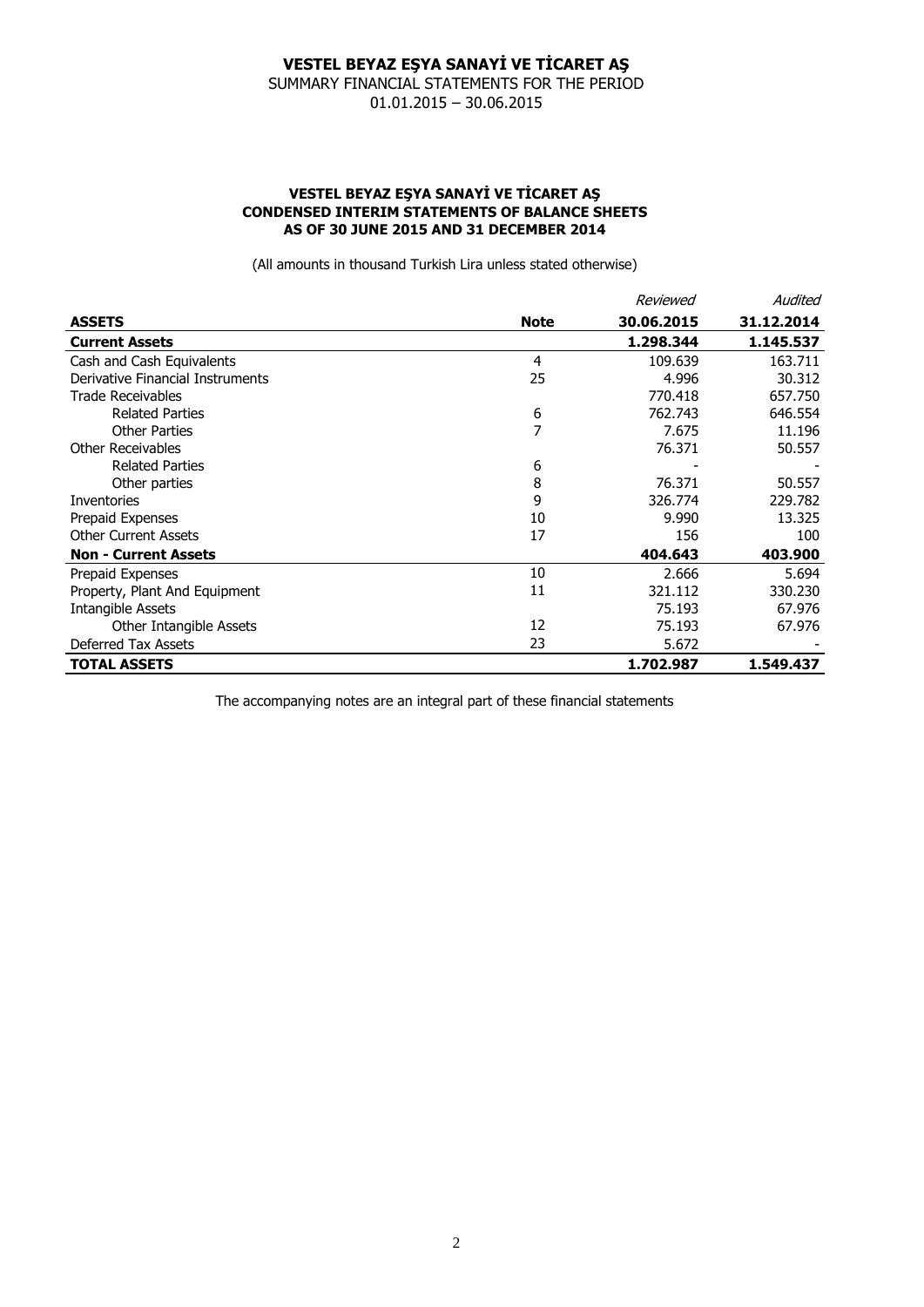SUMMARY FINANCIAL STATEMENTS FOR THE PERIOD 01.01.2015 – 30.06.2015

#### **VESTEL BEYAZ EŞYA SANAYİ VE TİCARET AŞ CONDENSED INTERIM STATEMENTS OF BALANCE SHEETS AS OF 30 JUNE 2015 AND 31 DECEMBER 2014**

(All amounts in thousand Turkish Lira unless stated otherwise)

|                                                                          |             | Reviewed   | Audited    |
|--------------------------------------------------------------------------|-------------|------------|------------|
| LIABILITIES AND SHAREHOLDERS' EQUITY                                     | <b>Note</b> | 30.06.2015 | 31.12.2014 |
| <b>Current Liabilities</b>                                               |             | 924.929    | 649.202    |
| Short Term Financial Liabilities                                         | 5           | 177.974    | 60.744     |
| <b>Trade Payables</b>                                                    |             | 677.174    | 555.571    |
| <b>Related Parties</b>                                                   | 6           | 47.191     | 8.758      |
| <b>Other Parties</b>                                                     | 7           | 629.983    | 546.813    |
| Liabilities for Employee Benefits                                        | 15          | 18.507     | 17,660     |
| Derivative Financial Instruments                                         | 25          | 32.696     | 5.946      |
| Current Income Tax Liabilities                                           | 23          | 11.899     | 2.601      |
| <b>Short Term Provisions</b>                                             |             | 1.100      | 1.100      |
| <b>Other Current Provisions</b>                                          | 13          | 1.100      | 1.100      |
| <b>Other Current Liabilities</b>                                         | 17          | 5.579      | 5.580      |
| <b>Non-Current Liabilities</b>                                           |             | 186.590    | 237.672    |
| Long Term Financial Liabilities                                          | 5           | 7.495      | 58.220     |
| Other Payables                                                           |             | 150.572    | 142.372    |
| <b>Related Parties</b>                                                   | 6           | 150.572    | 142.372    |
| Long Term Provisions                                                     |             | 28.523     | 25.382     |
| Provisions for Employee Termination Benefits                             | 15          | 28.523     | 25.382     |
| Derivative Financial Instruments                                         | 25          |            | 5.800      |
| Deferred Tax Liability                                                   | 23          |            | 5.898      |
| <b>SHAREHOLDER'S EQUITY</b>                                              |             | 591.468    | 662.563    |
| Paid In Capital                                                          | 18          | 190,000    | 190,000    |
| Adjustments to Share Capital                                             | 18          | 9.734      | 9.734      |
| Share Premium                                                            | 18          | 109.031    | 109.031    |
| Other Comprehensive Income/Loss Not To Be Reclassified To Profit or Loss |             | (9.345)    | (9.209)    |
| <b>Revaluation Gain/Loss</b>                                             |             | (9.345)    | (9.209)    |
| Actuarial Gain/Loss Arising from Defined Benefit Plans                   |             | (9.345)    | (9.209)    |
| Other Comprehensive Income/Loss To Be Reclassified To Profit or Loss     |             | (862)      | 20.512     |
| Cash Flow Hedges                                                         |             | (862)      | 20.512     |
| <b>Restricted Reserves</b>                                               | 18          | 57.354     | 41.803     |
| <b>Retained Earnings</b>                                                 | 18          | 180.316    | 169.515    |
| Net Profit for the Period                                                |             | 55.240     | 131.177    |
| <b>TOTAL LIABILITIES AND EQUITY</b>                                      |             | 1.702.987  | 1.549.437  |

The accompanying notes are an integral part of these financial statements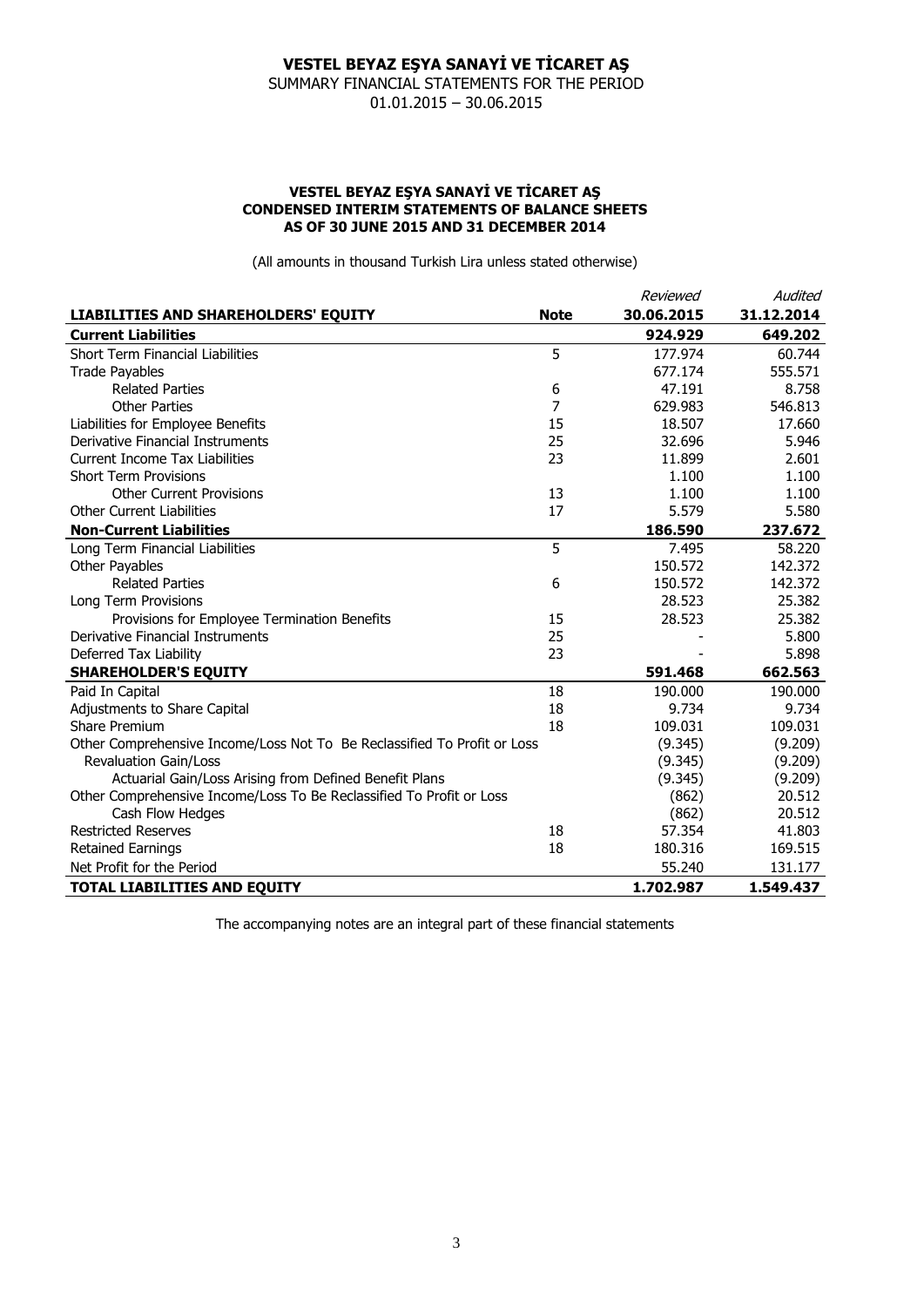SUMMARY FINANCIAL STATEMENTS FOR THE PERIOD 01.01.2015 – 30.06.2015

### **VESTEL BEYAZ EŞYA SANAYİ VE TİCARET AŞ CONDENSED INTERIM STATEMENTS OF INCOME FOR THE SIX MONTH PERIOD ENDED 30 JUNE 2015 AND 30 JUNE 2014**

(All amounts in thousand Turkish Lira unless stated otherwise)

|                                              |             | Reviewed                | Reviewed                |
|----------------------------------------------|-------------|-------------------------|-------------------------|
|                                              | <b>Note</b> | $01.01 -$<br>30.06.2015 | $01.01 -$<br>30.06.2014 |
| Revenue                                      | 19          | 1.098.353               | 1.119.352               |
| Cost of Sales                                |             | (931.576)               | (967.014)               |
| <b>GROSS PROFIT</b>                          |             | 166.777                 | 152.338                 |
| Marketing, Selling and Distribution Expenses | 20          | (18.512)                | (19.704)                |
| General Administrative Expenses              | 20          | (21.018)                | (17.364)                |
| Research and Development Expenses            | 20          | (13.513)                | (13.873)                |
| Other Operating Income                       | 21          | 69.353                  | 51.351                  |
| Other Operating Expense                      | 21          | (71.930)                | (60.634)                |
| <b>OPERATING PROFIT / LOSS</b>               |             | 111.157                 | 92.114                  |
| Financial income                             | 22          | 130.520                 | 22.099                  |
| Financial expense                            | 22          | (180.101)               | (17.605)                |
| <b>PROFIT BEFORE TAXATION</b>                |             | 61.576                  | 96.608                  |
| <b>Current Tax Expense</b>                   | 23          | (12.528)                | (14.515)                |
| Deferred Tax Income/(Expense)                | 23          | 6.192                   | 385                     |
| <b>NET INCOME FOR THE PERIOD</b>             |             | 55.240                  | 82.478                  |
| <b>EARNINGS PER SHARE (TL)</b>               | 24          | 0,29                    | 0,43                    |

The accompanying notes are an integral part of these financial statements.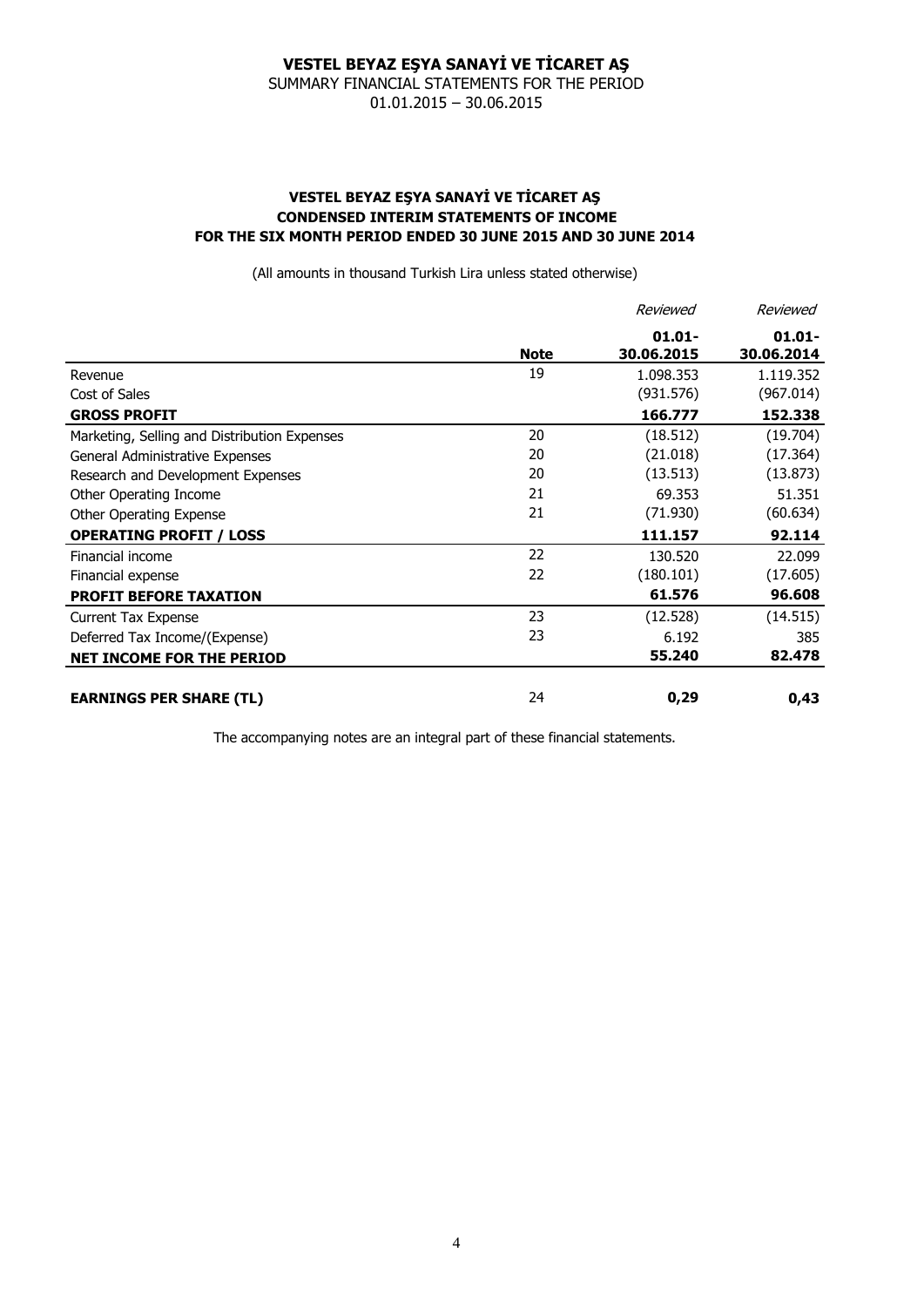SUMMARY FINANCIAL STATEMENTS FOR THE PERIOD 01.01.2015 – 30.06.2015

#### **VESTEL BEYAZ EŞYA SANAYİ VE TİCARET AŞ CONDENSED INTERIM STATEMENTS OF CASHFLOWS FOR THE SIX MONTH PERIOD ENDED 30 JUNE 2015 AND 30 JUNE 2014**

(All amounts in thousand Turkish Lira unless stated otherwise)

|                                                                                       |             | Reviewed<br>$01.01 -$ | Reviewed                |
|---------------------------------------------------------------------------------------|-------------|-----------------------|-------------------------|
|                                                                                       |             |                       | $01.01 -$<br>30.06.2014 |
|                                                                                       | <b>Note</b> | 30.06.2015            |                         |
| <b>Operating activities:</b>                                                          |             |                       |                         |
| <b>Profit Before Tax</b>                                                              |             | 61.576                | 96.608                  |
| Adjustments to reconcile net income to net cash provided by<br>operating activities : |             |                       |                         |
| - Depreciation and amortization of fixed assets                                       | 11          | 44.299                | 41.188                  |
| - Provision for employment termination benefits                                       | 15          | 5.290                 | 1.811                   |
| - Provision for impairment on inventories                                             | 9           | (402)                 | (626)                   |
| - Interest expense                                                                    | 22          | 6.997                 | 9.119                   |
| - Interest income                                                                     | 22          | (695)                 | (46)                    |
| - (Gain) / loss from sales of tangible assets                                         |             | (150)                 | (37)                    |
| - Derivative financial instruments (income) / expense accrual                         |             | 19.548                | (3.202)                 |
| - Unrealized foreign exchage gains / (losses)                                         |             | 3.350                 | (7.695)                 |
| Change in blocked cash and cash equivalents                                           | 4           | (34)                  | (101)                   |
| <b>Changes in working capital</b>                                                     |             |                       |                         |
| Increase / (decrease) in trade receivables                                            | 6,7         | (112.668)             | (178.143)               |
| Increase / (decrease) in inventories                                                  | 9           | (96.590)              | 16.297                  |
| Increase / (decerase) in other receivables and other current assets                   |             | (19.507)              | 6.405                   |
| Increase / (decrease) in trade payables                                               | 6,7         | 121.603               | 28.483                  |
| Increase/ (decrease) in other payables and liabilities                                |             | 846                   | 4.424                   |
| Net cash provided by operating activities                                             |             |                       |                         |
| Employee termination benefits paid                                                    | 15          | (2.319)               | (2.349)                 |
| Taxes paid                                                                            | 23          | (3.230)               | (7.320)                 |
| Net cash (used in) operating activities                                               |             | 27.914                | 4.816                   |
|                                                                                       |             |                       |                         |
| <b>Investing Activities:</b>                                                          |             |                       |                         |
| Acquisition of tangible assets                                                        | 11          | (29.477)              | (26.334)                |
| Cash provided from sales of tangible and intangible assets                            |             | 839                   | 1.440                   |
| Acquisition of intangible assets                                                      | 12          | (13.610)              | (10.005)                |
| Net cash (used in) investing activities                                               |             | (42.248)              | (34.899)                |
|                                                                                       |             |                       |                         |
| <b>Financing Activities:</b>                                                          |             |                       |                         |
| Proceeds from bank borrowings                                                         |             | 118.172               | 29.570                  |
| Repayment of bank borrowings                                                          |             | (56.159)              | (48.721)                |
| Other payables to related parties                                                     | 6           | 8.200                 | 61.852                  |
| Dividends paid                                                                        | 6           | (104.825)             | (24.809)                |